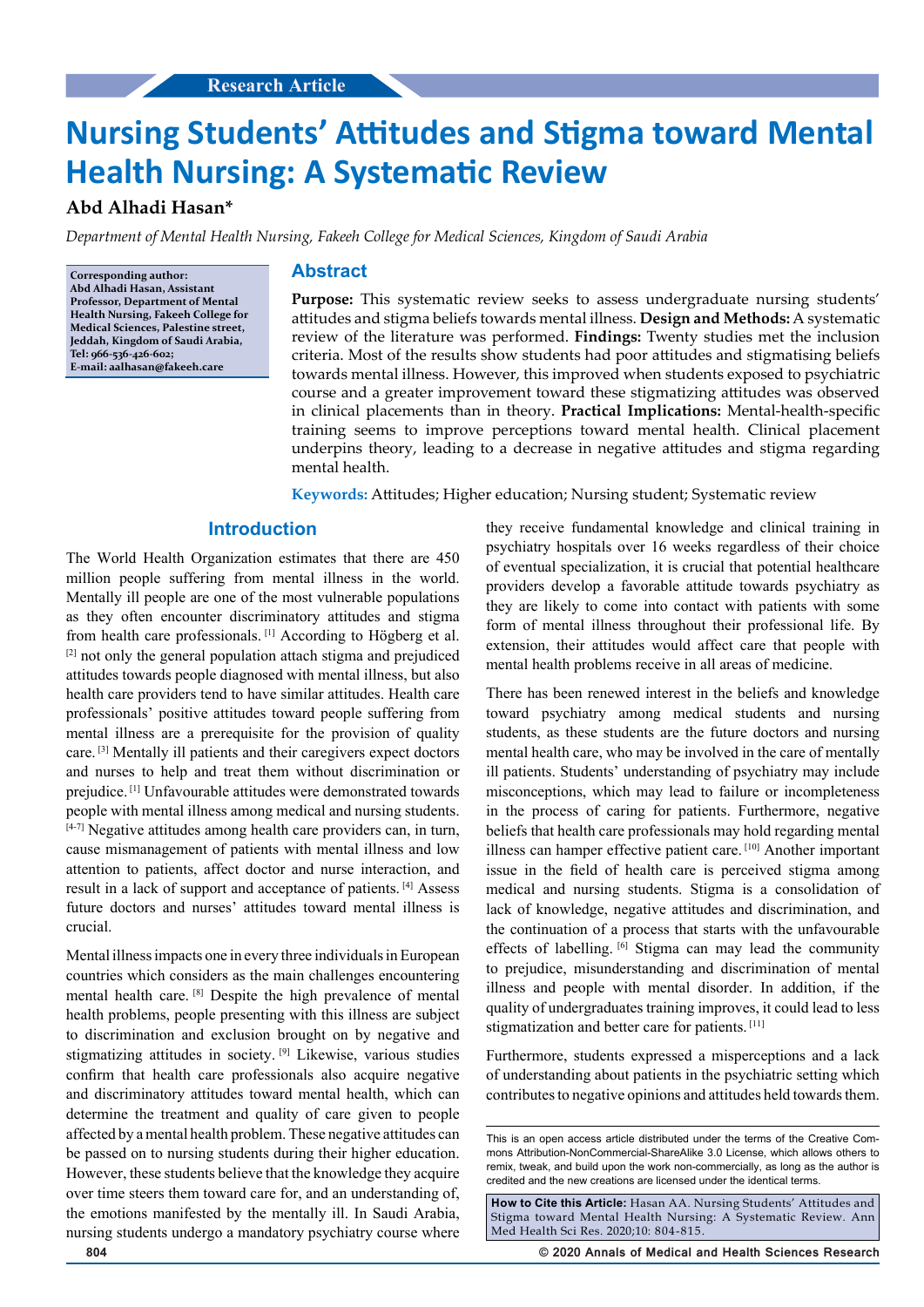[12] These patients are often viewed as dangerous, unpredictable, incompetent and unlikeable. [13] Corrigan [14] found that such stigmatizing attitudes towards psychiatric patients seems to be broadly endorsed by the general public in the Western world, including Western European nations and the United States.

The studies reviewed found negative attitudes, beliefs and perceived stigma towards mental illness among university students. In addition, the majority of the studies assessed students' attitudes towards mental illness. There was only one study which measured attitudes and knowledge toward mental illness by utilizing an ad hoc instrument. [15] Furthermore, there were limited studies measuring attitudes and perceived stigma among university students toward mental illness. [6,11] However, there were no studies assessing stigma and attitudes of nursing students towards mental illness and comparing students who have received a psychiatric course and clinical placement with those who have not. Also, the majority of the studies were considered to be of only moderate quality according to the JBI critical appraisal tool. Moreover, there was only one study which evaluated and compared medical and nursing students' attitudes. [1] This is the first study to measure nursing students' attitudes and relationship with their perceived stigma. Much uncertainty still exists about the relationship between students' attitudes and perceived stigma. Furthermore, the study employed valid and reliable instruments to measure attitude and perceived stigma among nursing students and compared nursing students who have received a psychiatric course and clinical placement with those who have not.

Poreddi et al.<sup>[1]</sup> compared the medical and nursing students' attitudes toward mental illness by using the Attitude Scale for Mental Illness (ASMI). The author suggested that nursing students had more positive attitudes towards mental illness (65.5%) compared with medical students (54.5%). Furthermore, looking at the result of subscale analysis revealed that medical students expressed more favorable attitudes in the separatism domain (25.54) compared to nursing students in the same domain (27.54). Moreover, medical students had less stigmatizing attitude toward mental illness (mean 8.37 verses nursing students 9.27). However, nursing students were more benevolent towards mentally ill patients (mean 15.00 versus medical students 17.00). Concerning pessimistic predication, nursing students showed fewer negative attitudes (mean 11.83) compared to medical students (mean 13.49). The main strength of the study is that researchers used a scale with wellestablished psychometric properties (Cronbach's Alpha 0.86). Also, the sample size of the study was large, which means that the study was adequately powered. Similarly, Prasad et al. [16] evaluated medical intern students' attitudes towards mental illness and compared two groups. The first group (experimental) had completed their posting, which included 15 days of lectures about psychiatry (n=29) and the second group (control) had not completed their posting yet (n=15). The Attitudes to Psychiatry Scale (APS) was administered to assess the beliefs, attitudes and perception of the medical interns towards psychiatry. The results showed that participants in the intervention and control groups held accepted attitudes towards mental illness. However, the main outcome of the study was that there was no significant

difference between groups except in relation of their awareness about significance or value of consolation as well as liaison services has enhancement after completed the posting. A major drawback of the study was the inadequate sample size  $(n = 44)$ , which may have jeopardised the generalizability of the study findings by reducing the study power.

Hailesilassie et al. [17] assessed medical students' attitudes towards mental illness. Their findings indicated that the students' attitudes were linked with the status of attending psychiatry rotation. Specifically, students' scores, as measured by ATP-30, deteriorated after being enrolled in psychiatry rotation (mean 49.75 vs 55.52;  $p < 0.05$ ). The clinical rotation included psychiatry courses for six weeks and involved taking patient histories with their supervisors (psychiatrists). Furthermore, the study indicated that psychiatry clinical rotation affected negatively the participants' attitude, the results showing a decrease in the mean score on the ATP-30 scale after psychiatric rotation. The reason for this result may reflect the disparity between the medical students' expectations of the psychiatry clinical rotation and actual practice. Further study is needed to assess medical students' experiences during psychiatry clinical rotation. A limitation of Hailesilassie et al. [17] was that the sample was chosen from one college and only fourth year medical students (n=122). Another reason which might affect the results from the author's perspective is that the ratio of students to psychiatrists might have led students to have insufficient supervision time for their exposure to patients with mental illness.

Aruna et al.<sup>[15]</sup> assessed medical students' perception, knowledge and attitude towards psychiatric disorder. Participants were recruited from three colleges in Karnataka. The result appeared that the participants had limited knowledge and attitudes towards psychiatric disorder. Furthermore, only (25%, n=101) of the students were inclined to accept psychiatry as a profession in future, whereas (50.9%, n=206) were reluctant to be involved in the psychiatric profession, while (24%, n=97) were hesitant to provide answers. Chandramouleeswaran et al. [11] assessed physicians' stigma and attitudes towards psychiatric patients and reported that most of the participants (70%) felt patients with mental illness were equally employable and accepted as friends. Moreover, observable stigmatization toward people suffering from schizophrenia with mean scores of AMIQ (-2.14) were found. Similarly, social distance towards schizophrenia patients is higher among Romanian medical students. [6] The main drawback of the Chandramouleeswaran et al. [11] study is that the sample size was relatively small (n=70), which may have jeopardised the generalizability of the study findings by reducing the study power. Moreover, the reader should bear in mind that the study is based on cross-sectional design which may limit the ability to address causal connections from the study data.

#### **Aim**

This review aims to examine the nursing student attitudes towards psychiatry and assess the factors associated with these attitudes.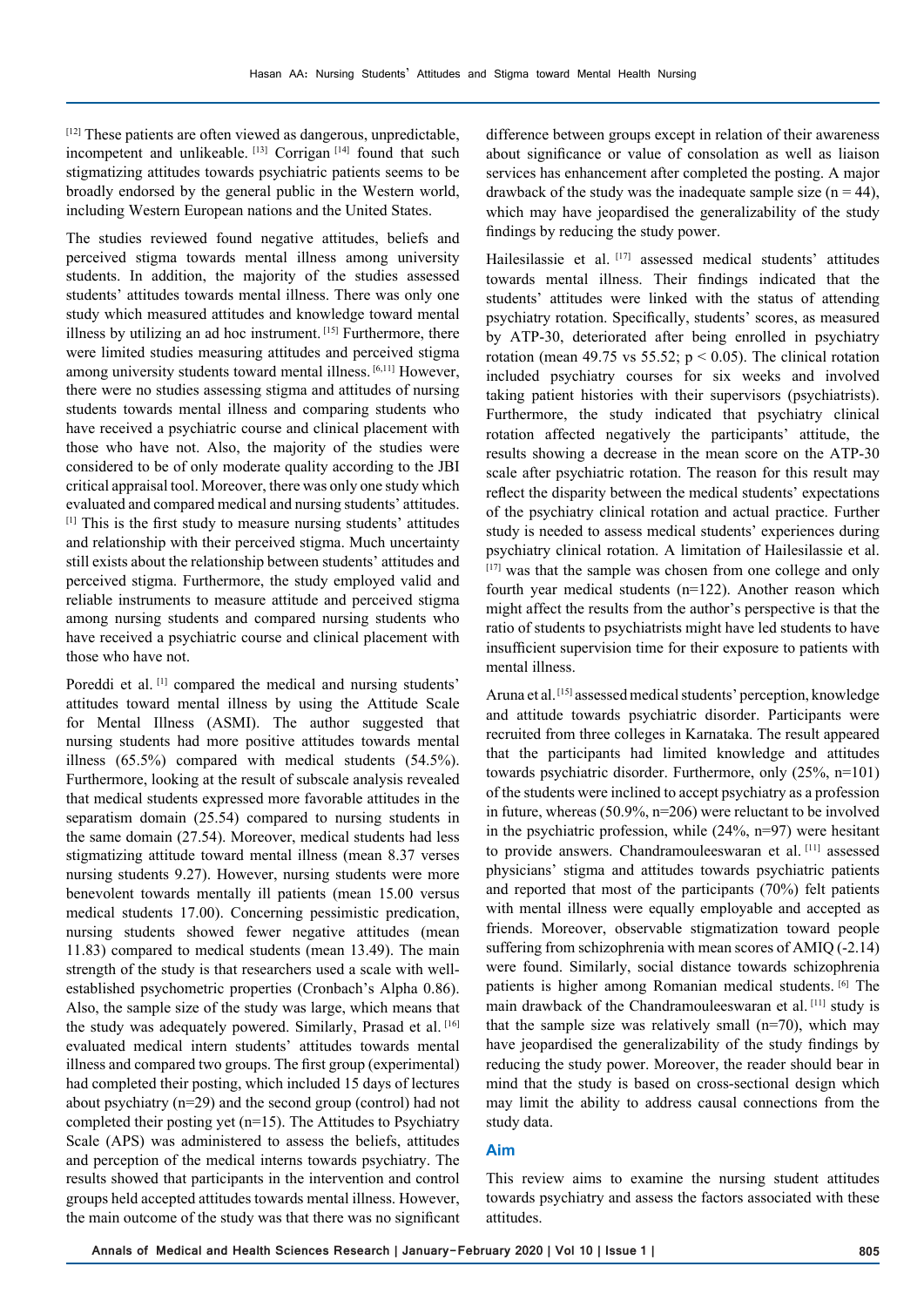# **Materials and Methods**

The questions for this study were generated in accordance with PICO questions, defining as the aim of this study: to analyze whether nursing students perceive and/or hold stigmatizing attitudes toward mental illness during theory and/or practical training interventions in the mental-health nursing module.

#### **Design**

The method developed by Cochrane Review Dissemination [18] guided the review. This approach allows for the collection, analysis and integration of separate research findings from quantitative research methods into a meaningful whole the guiding framework is based on five steps: defining the problem, searching for literature, extracting and analyzing data, presenting findings and recommendations

#### **Literature search strategy**

The literature review addressed studies that examined the attitude and beliefs toward mental illness among university students. For the purposes of this review, the population was defined as university students. The search was restricted to studies published in English during the period of 2015 to 2018. Applying the Population, Interventions, Comparators, Outcomes, and Designs (PICOTS) format (CRD, 2009), the search employed the following key and related terms:

**Population:** University students.

**Interventions:** Any format of delivering the intervention to improve attitude and beliefs toward mental illness.

**Outcomes of interest:** Students' knowledge level toward mental illness, students' attitude.

**Designs:** Studies that conducted using any of the following designs were included:

- Randomized controlled studies: Random assignment of participants either to the intervention group or to the control group with follow-up (any format of RCT).
- Quasi-experimental studies.
- Quantitative studies.
- Qualitative studies.
- Mixed Method studies: Including two different methods of data collection (i.e., questionnaires or interviews, focus group).
- Systematic reviews and meta-analysis.

#### **Data sources and screening procedure**

A comprehensive literature search was conducted to determine the relevant studies using the following electronic databases: PubMed, MEDLINE, CINAHL and Google Scholar from 2015 to December 2018. Searches were limited to medical students and nursing students. The current study includes papers written either in English during the period of 2015 to 2018. The reason for selecting this period interval was to obtain up-to-date knowledge of this area of research to inform practice.

The general keywords used in the search were attitudes, beliefs, mental illness, nursing students, and medical students. The characteristics for inclusion and exclusion of studies in the inclusive literature review are abridged in Figure 1. The studies' titles and abstracts were first screened in contradiction of inclusion criteria to identify potentially relevant studies. In the case of ambiguity of content, the full texts of the articles were consulted to determine content relevancy for the existing study. All repeated studies from varied databases were excluded. Reference lists of all included studies were assembled and examined to identify additional relevant works.

## **Results**

## **Data extraction**

The preliminary screening of the abstracts yielded 1255 studies regarding the attitudes and beliefs toward mental illness among university students, of which 1183 studies were excluded after reviewing their titles or being duplicated from different databases. Abstracts were then reviewed, and other studies were also excluded because they did not meet the inclusion criteria, such as:

- Published outside the timeframe for inclusion (n= 12)
- Sample was not students or interns (n=24)
- Published in a language other than English  $(n = 16)$

The full texts of 20 studies were reviewed comprehensively to identify gaps in the literature. In addition, 20 articles were ultimately included in the review, having met the inclusion criteria to learn more about the nature of these studies. The study selection process is outlined in Figure 1.

#### **Date of retrieval and synthesis**

The following information was culled from each of the studies included in this systematic review: year of publication, to ensure it came within the time frame of the review; sample size, to gauge its representativeness; type of study design, assessment instruments and results, to assess the characteristics in which the stigmatizing attitudes and their subsequent results were analyzed [Table 1].

### **Analysis and quality assessment**

15 of the reviewed studies were a cross-sectional. These studies were appraised using the Joanna Briggs Institute (JBI) checklist. It has been measured that cross-sectional studies assessed >7 as high quality, 4-6 as moderate quality and  $\leq$  3 as poor quality. Of these cross-sectional, 13 studies were assessed as being of moderate quality. Also, 2 studies were evaluated as poor quality. [15,19] JBI findings revealed most of the studies were evaluated as being at risk of bias. The sample sizes diverse from 29. [20,21]

Applying the JBI checklist for the non-randomized studies discovered that two studies were rated as being of moderate quality. [3,20,22-24] It has been assumed that non-RCT studies rated  $>8$  as high quality, 5-7 as moderate quality and  $< 4$  as poor quality. Most identified studies do not have blind assessors for participants' results: neither researchers nor contributors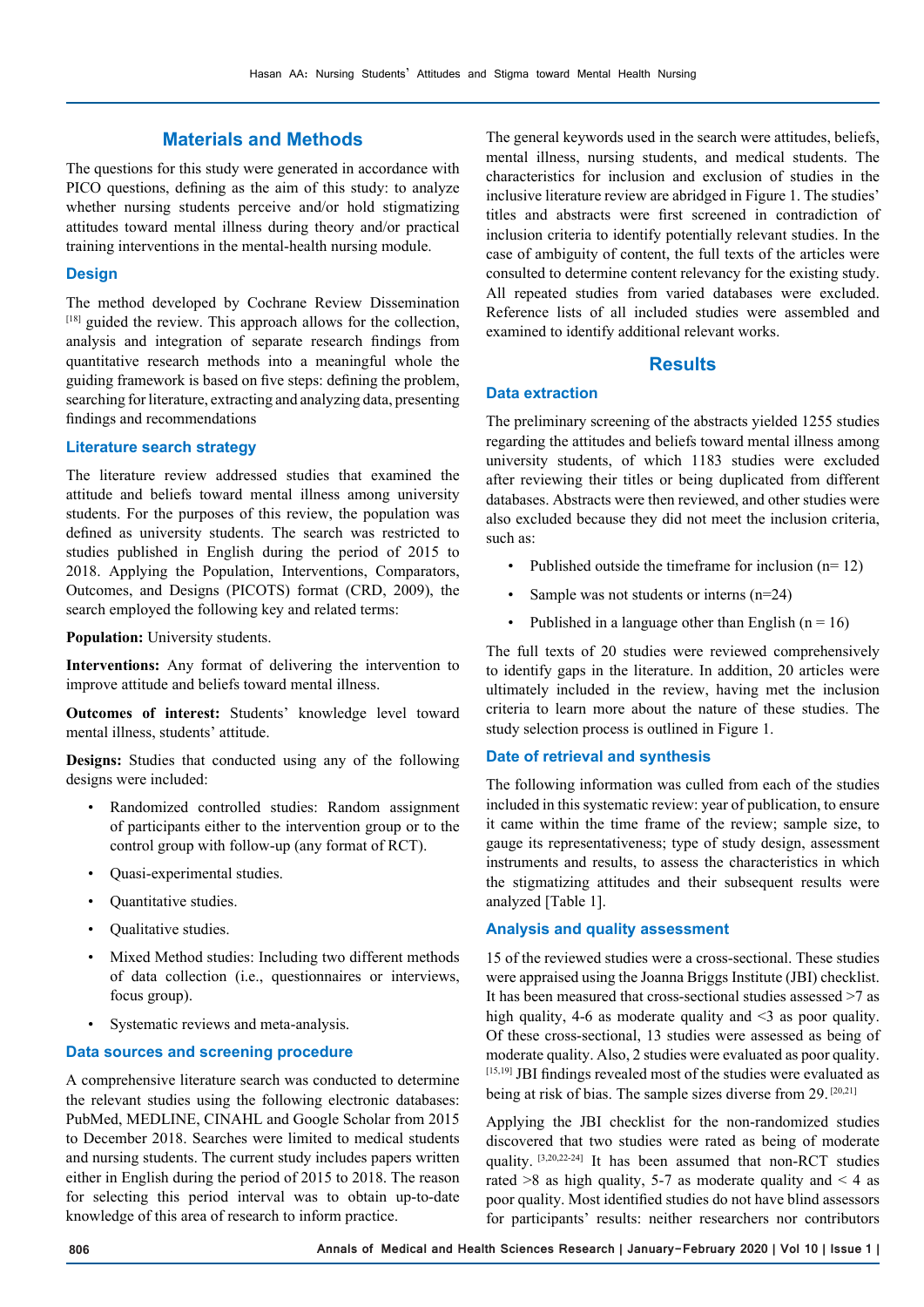

**Figure 1:** Flow diagram of the data retrieved at each stage of the review.

were blinded to the group assignment due to the study nature, which required an active interaction amongst investigators and participants. One study was evaluated as poor quality. [10] The sample sizes varied from 45 to 115.  $[3,6]$ 

Two of the reviewed studies were qualitative. These researches were appraised using the JBI checklist. It has been measured that qualitative studies evaluated >9 as high quality, 5-8 as moderate quality and <4 as poor quality. The two studies were evaluated as being of moderate quality. Sample sizes varied from  $14^{[25]}$ to 70.<sup>[26]</sup> However, that the result of methodological qualities appears that the majority of previous studies are moderate or poor quality. The main reason behind this is that small sample size and employed unreliable instrument. The quality of studies based on JBI that directed university students' attitudes toward mental illness is presented.

## **Discussion**

From the comprehensive literature review, a large and growing body of literature has investigated attitudes toward mental illness among university students. A literature search made three years ago showed that there were 20 studies published relevant to this area. Of these, 15 studies employed the cross-sectional study design, three studies utilized the single group pre-test post-test experimental design, and two studies employed qualitative related design.

Poreddi et al.<sup>[1]</sup> compared the medical and nursing students' attitudes toward mental illness by using the Attitude Scale for Mental Illness (ASMI). The author suggested that nursing students had more positive attitudes towards mental illness (65.5%) compared with medical students (54.5%).

Furthermore, looking at the result of subscale analysis revealed that medical students expressed more favorable attitudes in the separatism domain (25.54) compared to nursing students in the same domain (27.54). Moreover, medical students had less stigmatizing attitude toward mental illness (mean 8.37 verses nursing students 9.27). However, nursing students were more benevolent towards mentally ill patients (mean 15.00 versus medical students 17.00). Concerning pessimistic predication, nursing students showed fewer negative attitudes (mean 11.83) compared to medical students (mean 13.49). The main strength of the study is that researchers used a scale with well-established psychometric properties (Cronbach's Alpha 0.86). Also, the sample size of the study was large, which means that the study was adequately powered.

Similarly, Prasad et al. <a>[16]</a> evaluated medical intern students' attitudes towards mental illness and compared two groups. The first group (experimental) had completed their posting, which included 15 days of lectures about psychiatry (n=29) and the second group (control) had not completed their posting yet (n=15). The Attitudes to Psychiatry Scale (APS) was administered to assess the beliefs, attitudes and perception of the medical interns towards psychiatry. The results showed that participants in the intervention and control groups held accepted attitudes towards mental illness. However, the main outcome of the study was that there was no significant difference between groups except in relation of their awareness about significance or value of consolation as well as liaison services has enhancement after completed the posting. A major drawback of the study was the inadequate sample size  $(n = 44)$ , which may have jeopardized the generalizability of the study findings by reducing the study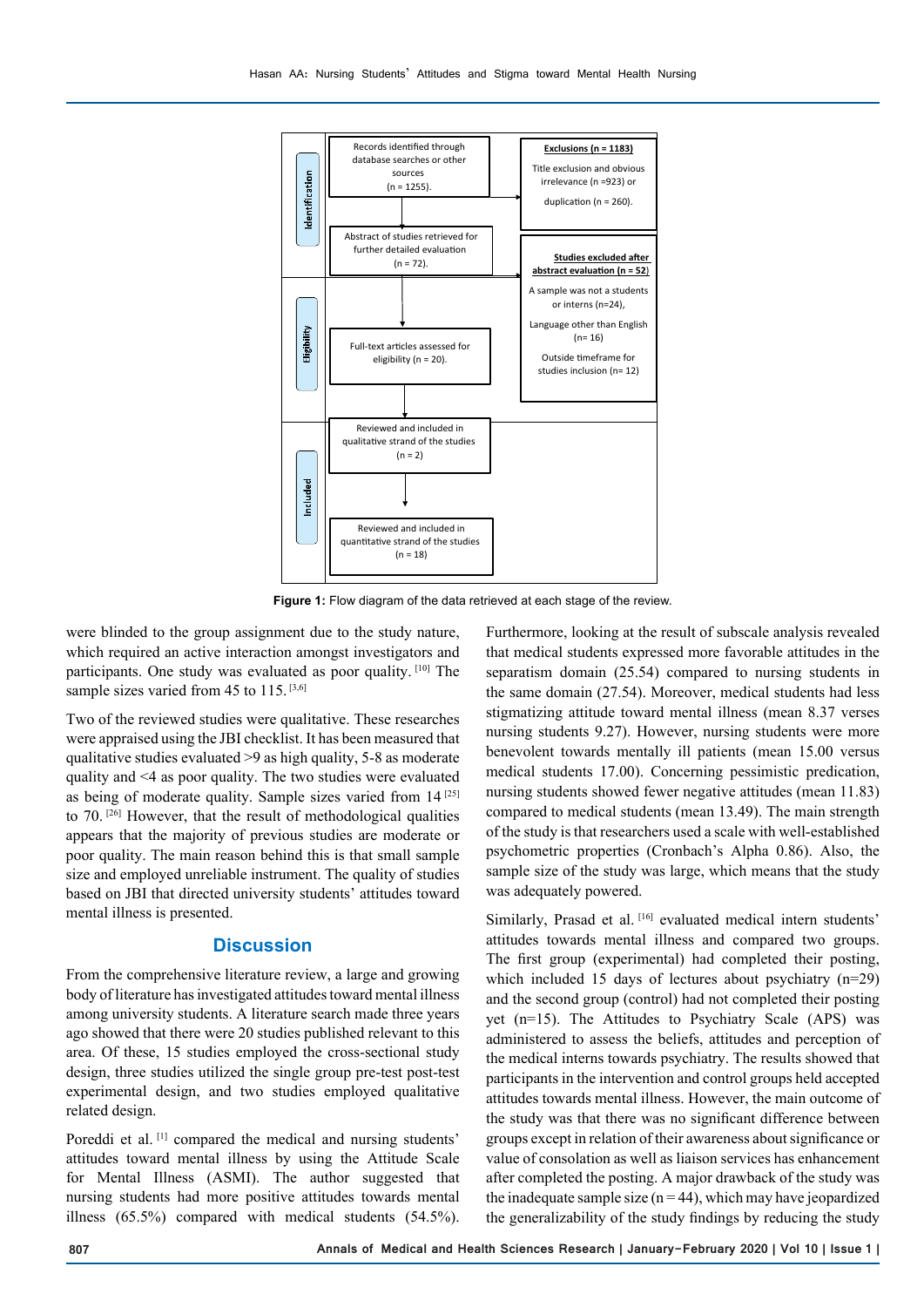|                                                                    |                                                                                                                                                                |                                                                                                                                                                                                                                           | Table 1: Summary of the reviewed studies investigating attitudes towards mental illness among university students                                                                                                                                                                                                                                                                                                                                                                                                                         |                                                                                                                                                                                                                                                                          |                                                                                                                                                                                                                                                                                                                                                                                                                                                             |
|--------------------------------------------------------------------|----------------------------------------------------------------------------------------------------------------------------------------------------------------|-------------------------------------------------------------------------------------------------------------------------------------------------------------------------------------------------------------------------------------------|-------------------------------------------------------------------------------------------------------------------------------------------------------------------------------------------------------------------------------------------------------------------------------------------------------------------------------------------------------------------------------------------------------------------------------------------------------------------------------------------------------------------------------------------|--------------------------------------------------------------------------------------------------------------------------------------------------------------------------------------------------------------------------------------------------------------------------|-------------------------------------------------------------------------------------------------------------------------------------------------------------------------------------------------------------------------------------------------------------------------------------------------------------------------------------------------------------------------------------------------------------------------------------------------------------|
| Author/Setting                                                     | Purpose                                                                                                                                                        | Sample/Design                                                                                                                                                                                                                             | Interventions                                                                                                                                                                                                                                                                                                                                                                                                                                                                                                                             | Outcome measures                                                                                                                                                                                                                                                         | Results                                                                                                                                                                                                                                                                                                                                                                                                                                                     |
| Medical students<br>Aruna et al. [15]<br>India                     | perceptions towards<br>and knowledge and<br>To assess attitude<br>medical students.<br>mental disorder<br>patients among                                       | 500 undergraduate<br>Descriptive, cross-<br>medical students.<br>sectional                                                                                                                                                                | Not available                                                                                                                                                                                                                                                                                                                                                                                                                                                                                                                             | and beliefs about mental disorders<br>and attitude and opinions about<br>questions to assess knowledge<br>prevalidated questionnaire (ad<br>Attitudes and knowledge were<br>hoc measure). Consists of 25<br>assessed by semi structured<br>psychiatry and professionals. | had positive opinions about psychiatrists and<br>illness. The results indicated that participants<br>participants' knowledge and attitude towards<br>students had least knowledge about mental<br>psychiatric disorders. Namely, the first-year<br>There was significant limitation in the<br>professionals.                                                                                                                                                |
| Medical students<br>Amini et al<br>lran                            | between two different<br>psychiatry clerkships<br>from mental disorder.<br>Compared attitudes<br>to patients suffering<br>of undergraduate<br>medical students | A quasi-experimental<br>211 4 <sup>th-year</sup> medical<br>Non-Equivalent<br>students.<br>Groups                                                                                                                                         | theories and 4-week training in outpatient<br>course and raising the clinical encounter<br>in outpatient clinics two times more than<br>three days in outpatient department and<br>of every week in inpatient services and<br>low exposure, students work two days<br>integration of the clinical clerkship with<br>session-based teaching of psychiatric<br>education of the theoretical in 4 week<br>Low exposure (n=115) consists of<br>High-exposure (n=96) consists of<br>one day in emergency ward<br>clinics and psychiatric ward. | Measured the attitude towards<br>mental illness consists of 22<br>questions (AMI).                                                                                                                                                                                       | significant changes before and after psychiatric<br>of the mental illness had improved after the<br>clerkship, except the concepts of aetiology<br>low exposure(P=0.011) and high-exposure<br>was reported and they did not show any<br>No difference between the two groups<br>(P=0.024)in both groups.                                                                                                                                                    |
| Nursing students<br>Tambag <sup>[10]</sup><br>Turky                | impact of psychiatric<br>and beliefs toward<br>people with mental<br>on undergraduate<br>students' attitudes<br>nursing course<br>Exploring the<br>illness.    | $(n=56)$ $4th$ year nursing<br>Single group pre-test<br>post-test design<br>students                                                                                                                                                      | semester, 12-weeks of lectures and 12<br>psychiatric nursing course during full<br>Intervention group (n=56) received<br>hours per week of clinical practice.                                                                                                                                                                                                                                                                                                                                                                             | scale (BMIS), 21 items evaluating<br>shame and dangerousness, poor<br>social and interpersonal skills.<br>Beliefs toward mental illness                                                                                                                                  | There was significant increase in students'<br>awareness and positively influenced their<br>beliefs towards psychiatric disorder and<br>patients(P<0.05).                                                                                                                                                                                                                                                                                                   |
| Nursing and medical<br>Poreddi <sup>[1]</sup><br>students<br>India | towards people with<br>nursing and medical<br>difference between<br>students' attitudes<br>mental illness.<br>Exploring the                                    | Comparative, cross-<br>$(n=154)$ medical<br>$(n=168)$ nursing<br>students<br>students<br>sectional                                                                                                                                        | Not available                                                                                                                                                                                                                                                                                                                                                                                                                                                                                                                             | benevolence and pessimistic<br>prediction and stigmatization.<br>items evaluating separatism,<br>illness (ASMI). It includes 34<br>stereotyping, restrictiveness,<br>Attitude scale for mental                                                                           | nursing students had better positive attitudes in<br>students (64.8%) had positive attitudes toward<br>students had more positive attitudes against<br>separatism and stigmatization than nursing<br>psychiatric disorders. However, medical<br>Medical students (54.5%) and nursing<br>benevolence and against pessimism.<br>students.                                                                                                                     |
| Nursing students<br>Gamez et al<br>Spain                           | disorders before and<br>attitudes and beliefs<br>after clinical practice<br>toward psychiatric<br>nursing students<br>undergraduate<br>Examined                | (G1) 124 of students<br>or knew people with<br>persons with mental<br>knew or had known<br>(G3) 70 of students<br>had no relationship<br>Descriptive, cross-<br>$(n=194)$ nursing<br>mental illness.<br>sectional<br>students<br>illness. | Not available                                                                                                                                                                                                                                                                                                                                                                                                                                                                                                                             | Questionnaire of beliefs regarding<br>on the causes and consequences<br>questions that evaluated beliefs<br>the tool was used the attribution<br>Attitudes in the scope of MH:<br>questionnaire of MH AQ-27.<br>MH: consisted of 10 open<br>of mental disorder.          | Additionally, no significant variations were found<br>between the two groups regarding the concept<br>not, for instance, fear (P<.05), dangerousness<br>who had suffered mental illness showed lower<br>in both groups regarding AQ-27 questionnaire<br>Significant variations were not found (P=.12)<br>values on some items than those who had<br>of mental disorder. Moreover, participants<br>$(P = 05)$ , and coercion( $P = 05$ ).<br>factors scores. |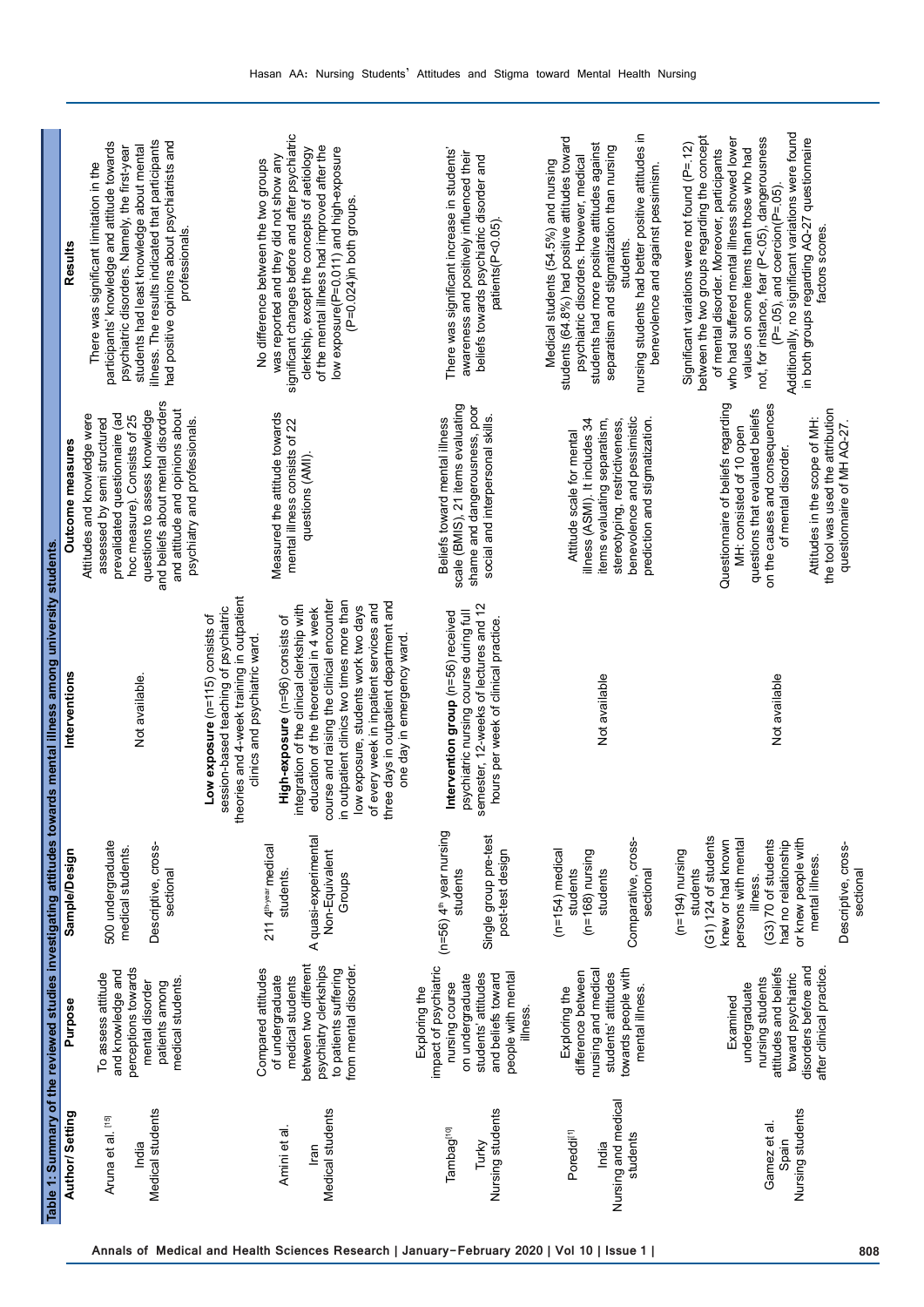| professional have the authority and influence in<br>questionnaire), except the participants who had<br>mental illness between both groups. Moreover,<br>groups regarding to the scale (Bulbena et al.<br>ā<br>They found modestly good attitude toward<br>for their awareness of consultation liaison<br>services and thought that psychiatrists as<br>no significant variation between the two<br>mental health field more than others.<br>completed their posting, | and English had comparatively negative attitude<br>more positive attitude toward mental illness was<br>towards people with mental disorder. Moreover,<br>had stigmatizing attitudes towards people who<br>Medical students from the Romanian section<br>associated with prior experience with mental<br>Furthermore, the participants in both groups<br>suffering from mental illness.<br>problems.                                                                                                                                                                                                                                                   | positive attitude than males toward psychiatric<br>suggested that the psychiatry clinical rotation<br>Medical students who did not take psychiatry<br>had affected participants' attitude. Moreover,<br>toward psychiatry than those who finished<br>female medical undergraduates had more<br>clinical rotation had extra positive attitude<br>psychiatry clinical rotation and the study<br>disorder. |
|----------------------------------------------------------------------------------------------------------------------------------------------------------------------------------------------------------------------------------------------------------------------------------------------------------------------------------------------------------------------------------------------------------------------------------------------------------------------|-------------------------------------------------------------------------------------------------------------------------------------------------------------------------------------------------------------------------------------------------------------------------------------------------------------------------------------------------------------------------------------------------------------------------------------------------------------------------------------------------------------------------------------------------------------------------------------------------------------------------------------------------------|---------------------------------------------------------------------------------------------------------------------------------------------------------------------------------------------------------------------------------------------------------------------------------------------------------------------------------------------------------------------------------------------------------|
| including questions on efficacy of<br>psychiatry and role definition and<br>functioning of psychiatrists and it<br>had questions about the interns'<br>health, psychiatric disorder and<br>(Bulbena et al. questionnaire)<br>interns to psychiatry, mental<br>Attitudes and beliefs of the<br>psychiatry posting.                                                                                                                                                    | choices that the vignette individual<br>experiences with mentally patient<br>discrimination Scale established<br>could choose by three vignettes<br>described by Link and by Kupin,<br>the participants knowledge and<br>Assessed perception of stigma<br>and beliefs about the reasons<br>Measured psychiatric disorder<br>attitudes towards people with<br>appropriateness of treatment<br>(questionnaire developed by<br>and basic information about<br>mental illness and personal<br>Measured the demographic<br>of mental illnesses and the<br>were inspired by the ones<br>by Perceived devaluation-<br>researchers).<br>Carpiano.<br>by Link. | psychiatry by questionnaire (ATP-<br>Measured Attitude towards<br>බ).                                                                                                                                                                                                                                                                                                                                   |
| Not available                                                                                                                                                                                                                                                                                                                                                                                                                                                        | Not available                                                                                                                                                                                                                                                                                                                                                                                                                                                                                                                                                                                                                                         | Not available                                                                                                                                                                                                                                                                                                                                                                                           |
| completed their posting<br>posting and still waiting<br>$(n=15)$ medical interns<br>consisted of 15 days.<br>in psychiatry which<br>had not finish their<br>interns had already<br>Descriptive, cross-<br>$(n=29)$ medical<br>sectional<br>their turn.                                                                                                                                                                                                               | Descriptive, cross-<br>Romanain section.<br>students from the<br>students from the<br>$(n=189)$ medical<br>$(n=133)$ medical<br>English section.<br>sectional                                                                                                                                                                                                                                                                                                                                                                                                                                                                                         | Descriptive, cross-<br>medical students<br>$(n=122)$ 4 <sup>th</sup> year<br>sectional                                                                                                                                                                                                                                                                                                                  |
| Evaluates the attitude<br>and psychiatrists as<br>people with mental<br>interns psychiatry<br>professionals and<br>of the medical<br>disorder.                                                                                                                                                                                                                                                                                                                       | attitudes of first year<br>toward mentally ill<br>medical students<br>Investigated the<br>people.                                                                                                                                                                                                                                                                                                                                                                                                                                                                                                                                                     | Described the attitude<br>towards psychiatry of<br>medical students                                                                                                                                                                                                                                                                                                                                     |
| Prasad et al. [16]<br>Medical interns<br>India                                                                                                                                                                                                                                                                                                                                                                                                                       | Medical students<br>Popescu et al. [6]<br>Romania                                                                                                                                                                                                                                                                                                                                                                                                                                                                                                                                                                                                     | Hailesilassie et al. [17]<br>Medical students<br>Ethiopia                                                                                                                                                                                                                                                                                                                                               |
|                                                                                                                                                                                                                                                                                                                                                                                                                                                                      | Annals of Medical and Health Sciences Research   January-February 2020   Vol 10   Issue 1                                                                                                                                                                                                                                                                                                                                                                                                                                                                                                                                                             | 809                                                                                                                                                                                                                                                                                                                                                                                                     |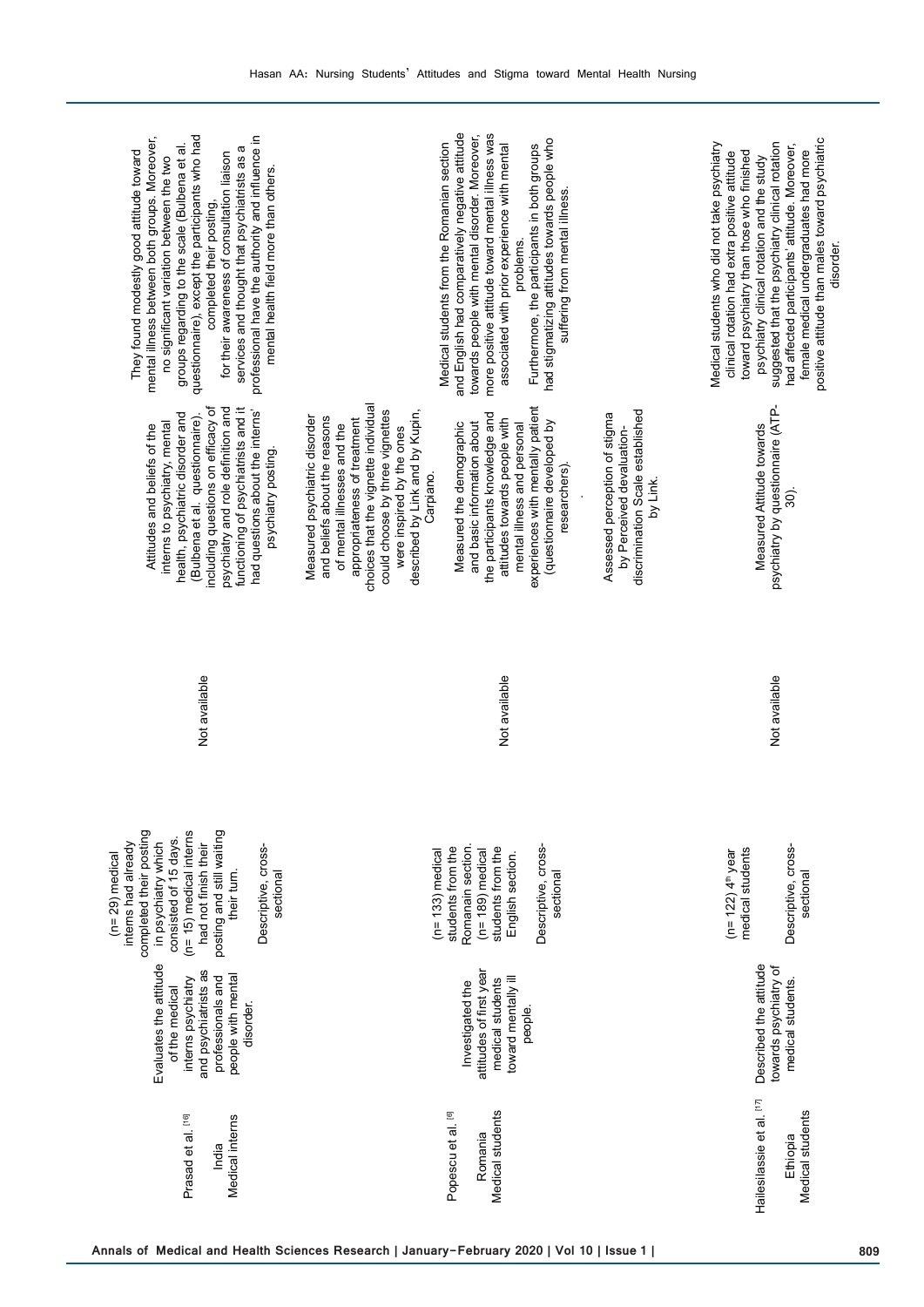| psychological health difficulties between the<br>Misconceptions and limited the knowledge<br>or mental illness and lack of awareness of<br>of the role of psychologists and treatment<br>participants.             | about mental health problems and patients with<br>Findings had demonstrated that undergraduate<br>mental illness, females had significantly more<br>positive attitudes toward mental illness than<br>students had commonly a positive attitude<br>male participants. | Found that medical students had enhanced and<br>after participated in activity programme with<br>people suffering from mental disorder.<br>improved attitude                                                                                                 | There was significant positive attitude toward<br>attitude towards patients with schizophrenia.<br>participants. In addition, it was a negative<br>people with mental disorder among the | background (3.4=307). Also, there was negative<br>because the study reported higher benevolence<br>$(3.7+0.6)$ , stereotype $(3.1=0.8)$ , and pessimistic<br>attitudes toward with schizophrenia associated<br>predication (3.4=0.9) and person with criminal<br>High negative attitude towards people with<br>mental disorders among nursing students<br>with pessimistic prediction (P=<0.05).                                                                                   | anxiety. Their knowledge and attitudes toward<br>illness, (6.6%) students failed to classify the<br>Findings indicated that participants (98.2%)<br>sample as suffering from eating disorder or<br>could identify that the sample has a mental<br>mental disorder was rather crude. |
|--------------------------------------------------------------------------------------------------------------------------------------------------------------------------------------------------------------------|----------------------------------------------------------------------------------------------------------------------------------------------------------------------------------------------------------------------------------------------------------------------|--------------------------------------------------------------------------------------------------------------------------------------------------------------------------------------------------------------------------------------------------------------|------------------------------------------------------------------------------------------------------------------------------------------------------------------------------------------|------------------------------------------------------------------------------------------------------------------------------------------------------------------------------------------------------------------------------------------------------------------------------------------------------------------------------------------------------------------------------------------------------------------------------------------------------------------------------------|-------------------------------------------------------------------------------------------------------------------------------------------------------------------------------------------------------------------------------------------------------------------------------------|
| end questionnaire established in<br>survey) including 12-item open-<br>and suitable treatment seeking<br>(Perceptions of mental illness<br>Beliefs about mental illness<br>and causation and attitudes<br>Arabic). | employed to measure attitude<br>Questionnaire (ATP-30) was<br>towards mental illness.                                                                                                                                                                                | and basic information about the<br>participants about attitude to<br>Measured the demographic<br>and provided in advance to<br>participants questionnaire.<br>pre-determined questions<br>A topic guide with a list of<br>mental illness.                    | Perceived Stigma was measured<br>questionnaire (AMIQ), including<br>Attitude towards mental illness<br>5-items self-reported survey.<br>by the questionnaire (PSQ).                      | describing person with depression<br>schizophrenia. And translated to<br>questionnaire (AMIQ). Including<br>mental illness (ASMI). It has 34<br>7 different short case vignettes,<br>benevolence and pessimistic<br>prediction and stigmatization.<br>Indian culture by researchers.<br>assess the attitudes towards<br>with suicidal attempt, alcohol<br>items assessing separatism,<br>stereotyping, restrictiveness,<br>dependence, heroin abuse,<br>Attitude scale was used to | Depression Stigma scale-personal<br>(DSS-Personal) including 9-items<br>rated on a five-point Likert Scale.                                                                                                                                                                         |
| Not available                                                                                                                                                                                                      | Not available                                                                                                                                                                                                                                                        | collaborative games and karoke singing<br>nours weekly during eight weeks and<br>participants joined without their white<br>Chat and connect (C&C) programme.<br>and dancing with the patients, two<br>Content: warm-up exercise,<br>coat but as volunteers. | Not available                                                                                                                                                                            | Not available                                                                                                                                                                                                                                                                                                                                                                                                                                                                      | Not available                                                                                                                                                                                                                                                                       |
| Descriptive qualitative<br>students' college<br>$(n=70)$ female<br>study.                                                                                                                                          | Descriptive, cross-<br>students.<br>sectional                                                                                                                                                                                                                        | Qualitative design with<br>focus group and in-<br>$(n = 14)$ medical<br>depth interview<br>students.                                                                                                                                                         | $(n=57)$ Postgraduate<br>Descriptive, cross-<br>trainee physicians.<br>sectional                                                                                                         | Descriptive, cross-<br>$(n = 100)$ nursing<br>sectional<br>students.                                                                                                                                                                                                                                                                                                                                                                                                               | psychology students<br>Descriptive, cross-<br>Undergraduate<br>sectional<br>$(n=167)$                                                                                                                                                                                               |
| female Emirati college<br>health beliefs among<br>Explored the mental<br>students.                                                                                                                                 | Assessed the attitude (n= 162) Physiotherapy<br>Notre Dame Australlia<br>toward psychiatry and<br>mental disorder of<br>undergraduate<br>physiotherapy<br>students.                                                                                                  | sessions on attitudes<br>Examined the impact<br>of social interaction<br>of undergraduate<br>medical students.                                                                                                                                               | not work in psychiatric<br>postgraduate Indian<br>physicians who did<br>towards psychiatric<br>patients amongst<br>Studied stigma<br>and attitudes<br>hospital.                          | toward mental illness<br>mental illness among<br>compared attitudes<br>and patients with<br>nursing students.<br>Assessed and                                                                                                                                                                                                                                                                                                                                                      | and recognized major<br>evaluated attitudes<br>toward deperssion<br>Explored and<br>symptoms.                                                                                                                                                                                       |
| Al-Darmaki et al. [26]<br>College students<br><b>UAE</b>                                                                                                                                                           | Physiotherapy students<br>Connaughton and<br>Gibson <sup>[28]</sup><br>Australia                                                                                                                                                                                     | [25]<br>Medical students<br>Bharathy et al.<br>Malaysia                                                                                                                                                                                                      | Chandramouleeswaran<br>Postgraduate trainees<br>physicians<br>et al. [11]<br>India                                                                                                       | Nursing students<br>Sreeraj et al. [7]<br>India                                                                                                                                                                                                                                                                                                                                                                                                                                    | psychology students<br>Economou et al. [29]<br>Undergraduate<br>Greek                                                                                                                                                                                                               |
|                                                                                                                                                                                                                    |                                                                                                                                                                                                                                                                      | Annals of Medical and Health Sciences Research   January-February 2020   Vol 10   Issue 1                                                                                                                                                                    |                                                                                                                                                                                          |                                                                                                                                                                                                                                                                                                                                                                                                                                                                                    | 810                                                                                                                                                                                                                                                                                 |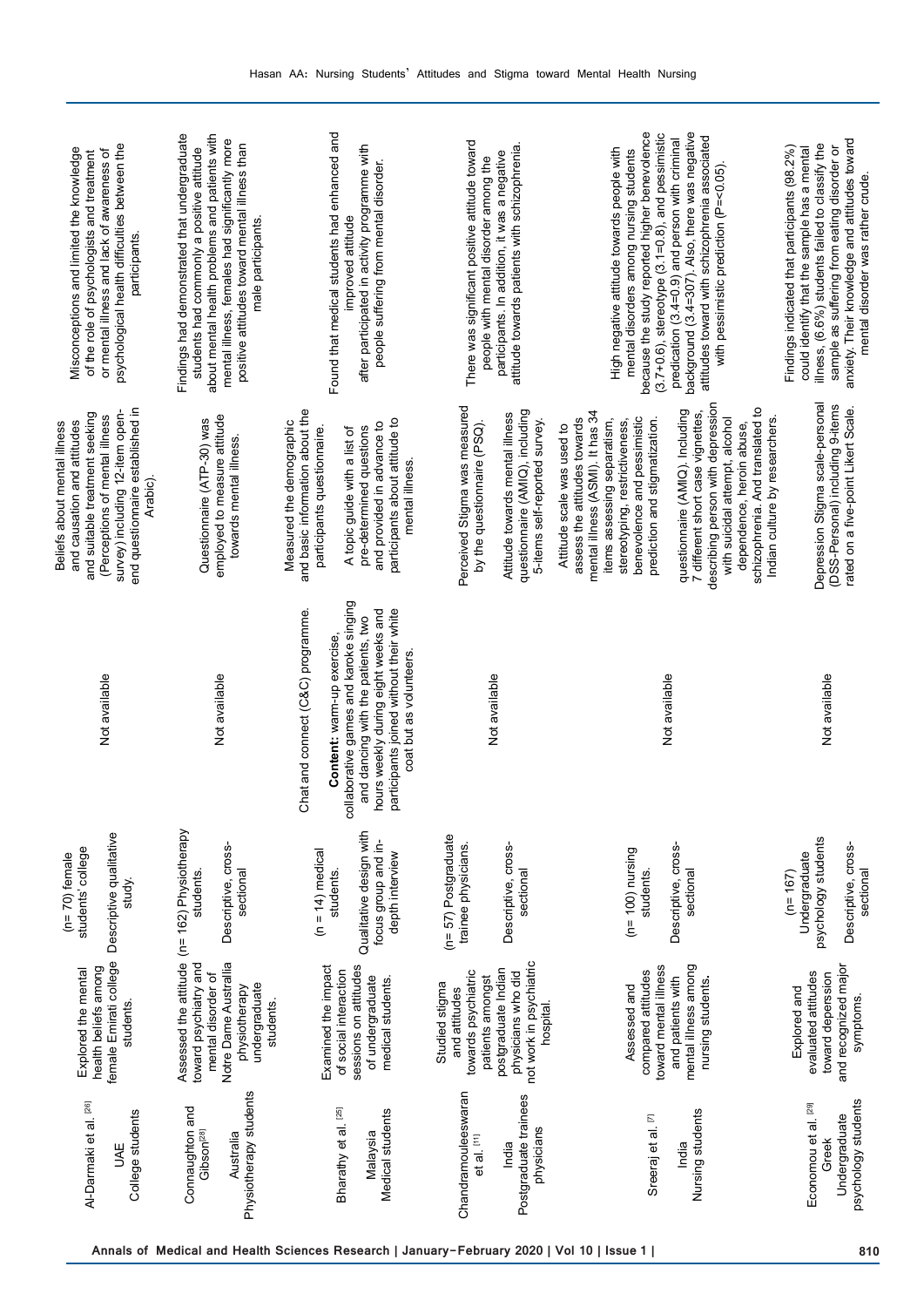| education evidenced to be effective in modifying<br>domains. The result suggested that psychiatric<br>Findings showed an enhancement in students'<br>attitude who had psychiatric course or clinical<br>placement to mental illness in benevolent<br>(P<0.013) and stigmatization (P=<0.009)<br>the attitudes towards mental illness. | stereotype of mental illness more than who had<br>experienced, P-values of 0.0147 and 0.0018.<br>mental illness had reported higher negative<br>There was no significant variation between<br>externship had more information and good<br>students' knowledge and attitudes toward<br>mental illness, students who interested in<br>attitude toward mental illness (P=0.0368).<br>Participants who had no experience with | towards mental disorders among physiotherapy<br>positive attitudes towards mental illness among<br>those who had consulted a psychiatrist for any<br>mental problem or who had relationship with a<br>undergraduates. Additionally, it showed more<br>person diagnosed with a mental problem.<br>There was a significant positive attitude | psychiatric disorders was more favourable than<br>that towards AIDS. Also, their attitude towards<br>psychiatric illness was comparable to those<br>Medical intern students' attitudes towards<br>diagnosed with DM. | Moreover, positive attitudes have showed (ATP<br>The findings of the study indicated that most of<br>the participants had negative attitudes toward<br>and the mean score of ATP scale was 88.60.<br>score>90) between female having a relative<br>psychiatry, standard deviation was 6.64.<br>with mental problem. | (9.44) with p-values (0.59), and coercion where<br>where was pre-test mean (8.95) and post-test<br>and post-test (8.97) with p-values (0.44), help<br>was pre-test mean (14.7) and post-test mean<br>(15.36) with (p=0.61).<br>Non-significant negative differences in blame<br>pre-test mean was (4.87) and post-test mean<br>intervention (8.75), fear preintervention mean<br>segregation where was pre-test mean (9.73)<br>was preintervention mean (11.87) and post<br>Moreover, significant positive alteration in<br>postintervention (8.24), avoidance where<br>There was significant positive alteration<br>in final scores in dangerousness where<br>was (10.51) and postintervention (7.43).<br>was preintervention mean (11.2) and<br>(4.48) with p-values (0.71). |
|---------------------------------------------------------------------------------------------------------------------------------------------------------------------------------------------------------------------------------------------------------------------------------------------------------------------------------------|---------------------------------------------------------------------------------------------------------------------------------------------------------------------------------------------------------------------------------------------------------------------------------------------------------------------------------------------------------------------------------------------------------------------------|--------------------------------------------------------------------------------------------------------------------------------------------------------------------------------------------------------------------------------------------------------------------------------------------------------------------------------------------|----------------------------------------------------------------------------------------------------------------------------------------------------------------------------------------------------------------------|---------------------------------------------------------------------------------------------------------------------------------------------------------------------------------------------------------------------------------------------------------------------------------------------------------------------|--------------------------------------------------------------------------------------------------------------------------------------------------------------------------------------------------------------------------------------------------------------------------------------------------------------------------------------------------------------------------------------------------------------------------------------------------------------------------------------------------------------------------------------------------------------------------------------------------------------------------------------------------------------------------------------------------------------------------------------------------------------------------------|
| Attitude scale for mental illness<br>(ASMI) has 34 items assessing<br>and pessimistic prediction and<br>restrictiveness, benevolence<br>separatism, stereotyping,<br>stigmatization.                                                                                                                                                  | Mental Health Clinical Placement<br>Measured attitudes about mental<br>health nursing used Psychiatric/<br>Survey for First Day Placement<br>Scale(Hayman-white and<br>Happel, 2005).                                                                                                                                                                                                                                     | and consisting of three subscales,<br>dangerousness, shame and poor<br>Clum (2000). Including 21 items<br>mental illness with The Beliefs<br>Measured the beliefs towards<br>social and interpersonal skills.<br>(BMI) developed by Hirai and<br>towards Mental Illness Scale                                                              | towards psychiatry and Diabetes<br>conditions and emotions, biases<br>expectations of various medical<br>Assess the attitude of interns<br>is specific scale to evaluate<br>Meletus and AIDS (MCRS).                 | employed to measure Attitude<br>Questionnaire (ATP-30) was<br>towards mental illness.                                                                                                                                                                                                                               | vignette about an individual with<br>items classified on a nine-point<br>schizophrenia, followed by 27<br>Attribution questionnaire (AQ-<br>27) encompasses a brief<br>Likert survey.                                                                                                                                                                                                                                                                                                                                                                                                                                                                                                                                                                                          |
| Not available                                                                                                                                                                                                                                                                                                                         | Not available                                                                                                                                                                                                                                                                                                                                                                                                             | Not available                                                                                                                                                                                                                                                                                                                              | Not available                                                                                                                                                                                                        | Not available                                                                                                                                                                                                                                                                                                       | lectures coordinated by specialist mental<br>intervention lasted 3 weeks. 4 hours per<br>week. Participants attending theoretical<br>to face interactions with patients with<br>health and provided supervised face<br>Intervention group: the educational<br>mental problems.                                                                                                                                                                                                                                                                                                                                                                                                                                                                                                 |
| Descriptive, cross-<br>Medical students<br>sectional<br>$(n=176)$                                                                                                                                                                                                                                                                     | Descriptive, cross-<br>$(n=229)$ nursing<br>students<br>sectional                                                                                                                                                                                                                                                                                                                                                         | Descriptive, cross-<br>Physiotherapy<br>students<br>sectional<br>$(n=524)$                                                                                                                                                                                                                                                                 | cross-<br>tertiary care teaching<br>ω<br>$(n=130)$ interns in<br>Comparative,<br>sectional<br>hospital.                                                                                                              | Teaching specialists.<br>Descriptive, cross-<br>medical<br>sectional<br>$(n=88)$                                                                                                                                                                                                                                    | Single group pre-test<br>nursing students.<br>post-test design<br>$(n=45)$ first year                                                                                                                                                                                                                                                                                                                                                                                                                                                                                                                                                                                                                                                                                          |
| suffering from mental<br>students' attiudes<br>compare medical<br>towards people<br>Evaluate and<br>illness.                                                                                                                                                                                                                          | impact of the attitude<br>in their professional<br>towards psychiatric<br>students' attitudes<br>Examined nursing<br>nursing and the<br>career choices.                                                                                                                                                                                                                                                                   | Turkish physiotherapy<br>Assess the beliefs of<br>students towords<br>mental illness.                                                                                                                                                                                                                                                      | Diabetes Mellitus and<br>Compare the attitude<br>toward mental illness,<br>of medical interns<br>AIDS.                                                                                                               | Evaluate the attitudes<br>of medical teaching<br>specialists toward<br>psychiatry.                                                                                                                                                                                                                                  | stigma beliefs towards<br>people suffering from<br>effectiveness on<br>the educational<br>Examined if<br>intervention                                                                                                                                                                                                                                                                                                                                                                                                                                                                                                                                                                                                                                                          |
| Medical students<br>Poreddi et al. [1]<br>Indian                                                                                                                                                                                                                                                                                      | Thongpriwan et al. [31]<br>Nursing students<br>JSA                                                                                                                                                                                                                                                                                                                                                                        | Physiotherapy students<br>Yildirim et al. [27]<br>Turkey                                                                                                                                                                                                                                                                                   | Hemanthkumar et al. [19]<br>interns in a tertiary care<br>teaching hospital<br>Indian                                                                                                                                | Patra and Patro.[5]<br>medical Teaching<br>specialists<br>Indian                                                                                                                                                                                                                                                    | Undergraduate nursing<br>Bingham and Obrien <sup>[24]</sup><br>New Zealand<br>students                                                                                                                                                                                                                                                                                                                                                                                                                                                                                                                                                                                                                                                                                         |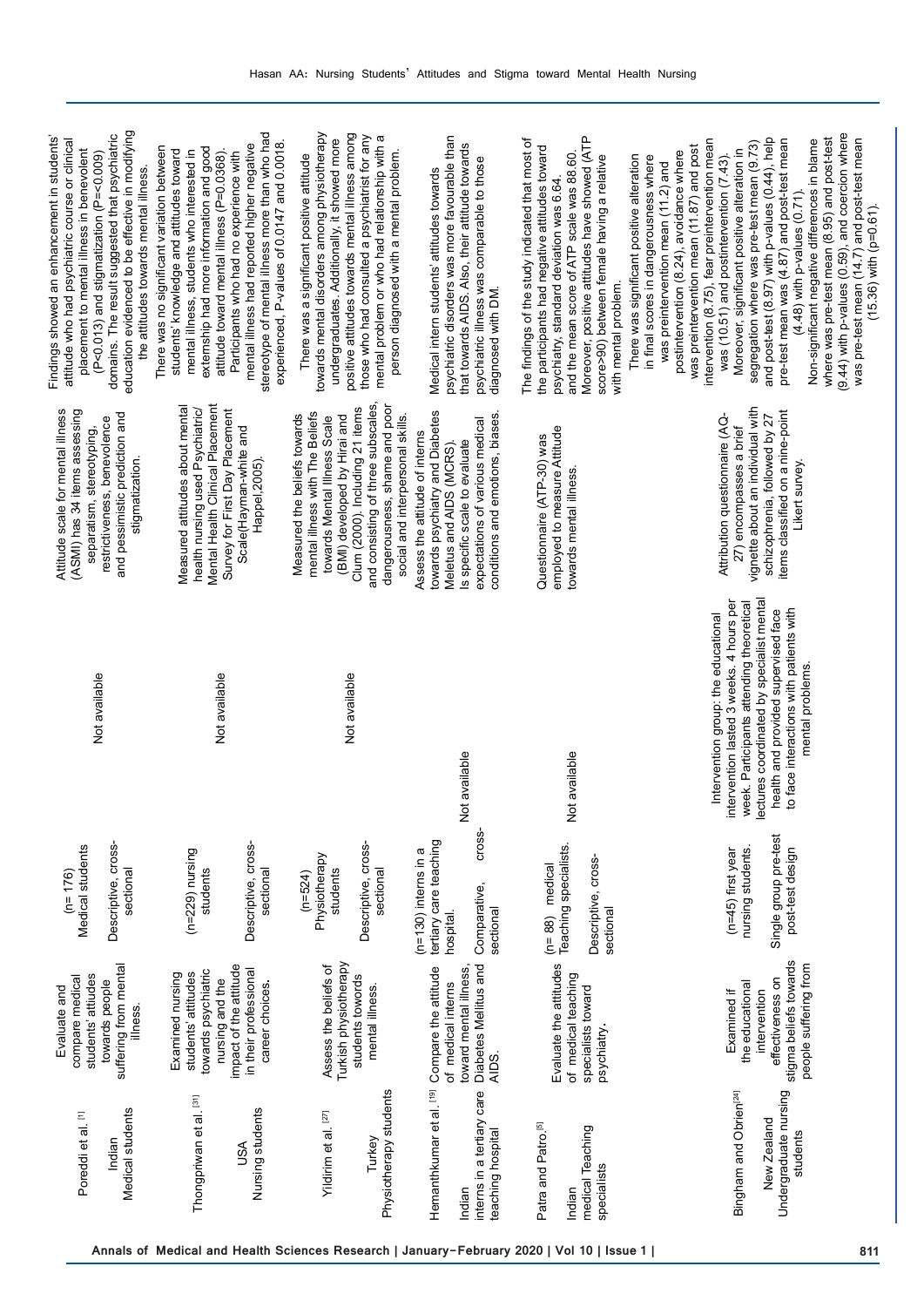#### power.

In India, Hemanthkumar et al. [19] demonstrated that medical intern students' attitudes were significantly more accepting of mental illness than AIDS/HIV at  $(p = 0.001)$ , as reflected in Medical Condition Regard Scale (MCRS) scores. Moreover, students' attitudes towards mental illness were similar to those diagnosed with Diabetes Mellitus. This was evident from the similarity in the obtained scores on MCRS for both types of diseases (p=0.591). However, further studies focusing on the effect of medical training on stigma and attitudes toward psychiatric illness, diabetes mellitus and HIV/AIDS need to be conducted.

A descriptive, cross-sectional study by Yildirim et al. [27] demonstrated that the total scores on the Beliefs Towards Mental illness scale (BMI) were 46.5+14.5. It suggested that the study participants showed positive attitudes towards mental illness. Similarly, in the same year, the study of Connaughton and Gibson [28] measured physiotherapy students' attitudes towards mental illness using the Attitudes towards Psychiatry scale (ATP-30). The authors concluded that the participants illustrated positive attitudes towards mental illness. This scale has good psychometric properties. For instance, Cronbach's Alpha of 0.84. However, the main drawback in Connaughton and Gibson's study is that participants were recruited from one setting in Australia, so the sample cannot be representative of all university students. It is recommended that further studies should include more colleges and more programmes to draw clear evidence about Australian students' attitudes towards mental illness. Another limit found is that cross-sectional design delimits the ability to determine causality relationship between the variables.

Hailesilassie et al. [17] assessed medical students' attitudes towards mental illness. Their findings indicated that the students' attitudes were linked with the status of attending psychiatry rotation. Specifically, students' scores, as measured by ATP-30, deteriorated after being enrolled in psychiatry rotation (mean 49.75 vs 55.52;  $p \le 0.05$ ). The clinical rotation included psychiatry courses for six weeks and involved taking patient histories with their supervisors (psychiatrists). Furthermore, the study indicated that psychiatry clinical rotation affected negatively the participants' attitude, the results showing a decrease in the mean score on the ATP-30 scale after psychiatric rotation. The reason for this result may reflect the disparity between the medical students' expectations of the psychiatry clinical rotation and actual practice. Further study is needed to assess medical students' experiences during psychiatry clinical rotation. A limitation of Hailesilassie et al. [17] was that the sample was chosen from one college and only fourth year medical students (n=122). Another reason which might affect the results from the author's perspective is that the ratio of students to psychiatrists might have led students to have insufficient supervision time for their exposure to patients with mental illness.

Conversely, Bharathy et al.<sup>[25]</sup> found that medical students' attitude was improved after engagement in a social interaction

programme which involved chatting and contact with mental ill patients. The program involved a set of collaborative games, warm up exercises, karoke singing and dancing for two hours daily for eight weeks with people with mental illness. Also, students attended without their white coats and introduced as volunteers to the patients, facilitated by a clinical psychologist. Perhaps the most serious limitation of this study was the small sample size which might have led to under-power (n=14). Another limitation of the Bharathy et al.  $[25]$  study is that the research was conducted immediately after the psychiatry posting, so the long-term influence on the attitudes of the participants remains in question.

Similarly, in a recent study conducted in Turkey by Tambag<sup>[10]</sup> who investigated the impact of a 12-week psychiatric nursing course, including 6 hours per week of lectures and 12 hours per week of psychiatry clinical practice, on nursing students' beliefs and attitudes towards mental illness. The Beliefs towards Mental Illness Scale (BMIS) was used to evaluate social interpersonal skills, shame and dangerousness. The authors concluded that there was significant improvement in the students' beliefs, and it was positively influenced by student's awareness towards people with mental illness (p<0.05) Moreover, a significant association was found between positive attitudes and age. From the author's perspective, increasing awareness acquired through aging positively influences attitudes.

Another study supported the conclusion of Bharathy et al. [25] and Tambag<sup>[10]</sup> compared medical students' attitudes towards mental illness. The comparison was between those who had not been exposed to psychiatry theory and training (n=115) and those who had experienced psychiatry theory and clinical rotation (n=61). ASMI was employed to assess the attitudes towards mental illness among medical students. The author concluded that there was an improvement in students' attitude concerning the benevolence ( $p$ <0.013) and stigmatization ( $p \le$ 0.009) domains after attending psychiatry theory and clinical rotation group compared with comparator group. Also, the pessimistic predication, stereotyping, restrictiveness and separatism domains were not significantly different between both groups at post-test compared with baseline data. However, a convenience sample from one university made it difficult to generalize the findings of the study. Another weakness was that the research does not take into account the fact that the time of measuring the intervention effectiveness was short, this likely to show significant improvement in the study findings after receiving intervention.

#### **Beliefs toward mental illness**

Recently, researchers have shown an increased interest in assessing university students' beliefs towards mental illness and mentally ill patients. Of these, 6 studies evaluated knowledge about mental illness or beliefs or perception by using several outcomes measures, for instance, the Beliefs toward Mental Illness Scale (BMIS) and the Beliefs toward Mental Illness Scale (BMI).

Aruna et al.<sup>[15]</sup> assessed medical students' perception, knowledge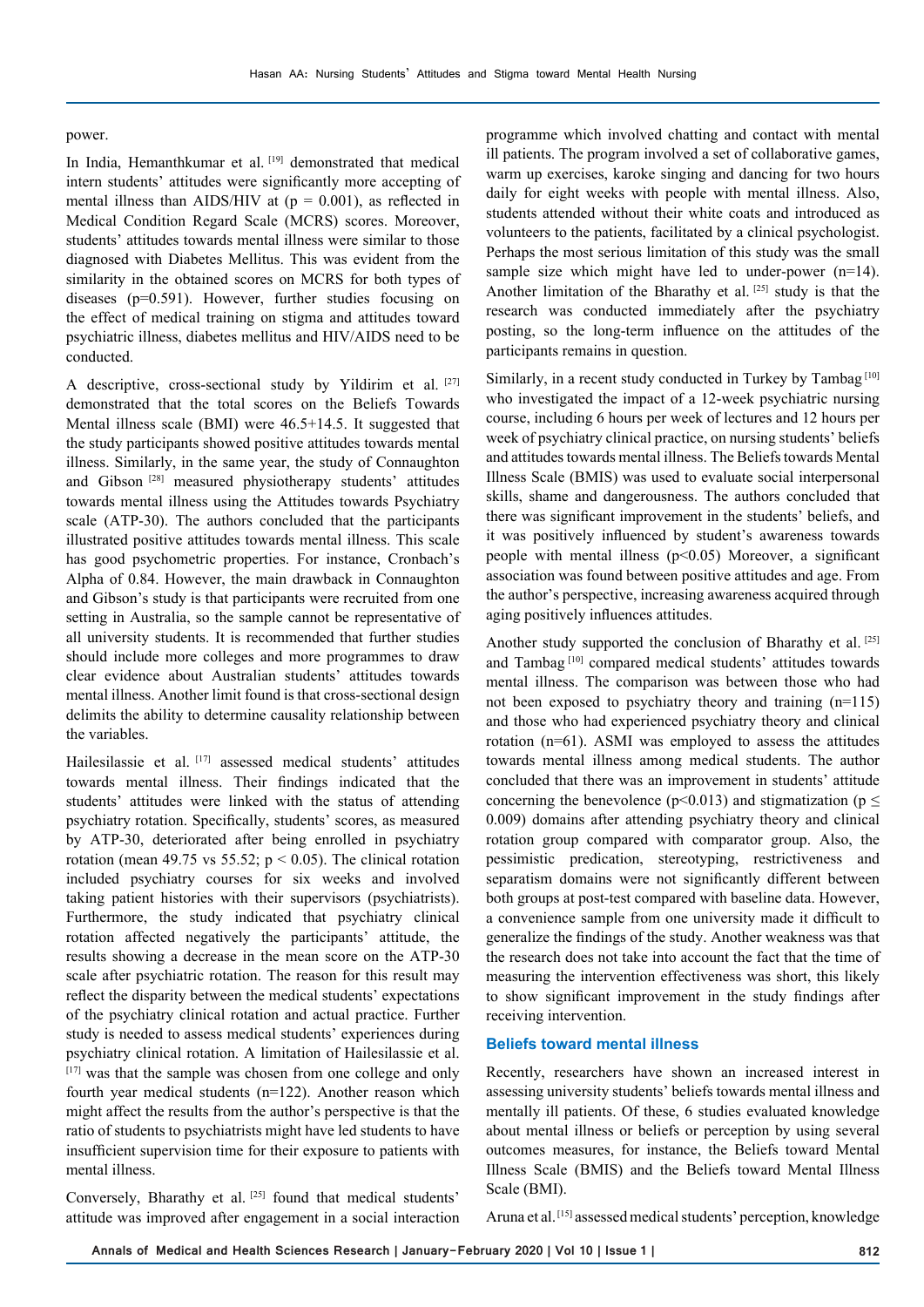and attitude towards psychiatric disorder. Participants were recruited from three colleges in Karnataka. The result appeared that the participants had limited knowledge and attitudes towards psychiatric disorder. Furthermore, only (25%, n=101) of the students were inclined to accept psychiatry as a profession in future, whereas (50.9%, n=206) were reluctant to be involved in the psychiatric profession, while (24%, n=97) were hesitant to provide answers.

Similarly, Popescu et al. [6] found that half of Romanian medical students did not consider depression to be a mental illness and only 4 out 5 students recognize and consider schizophrenia a mental illness. The study showed lack of knowledge about mental illness among Romanian medical students. This result has an impact on the diagnosis, treatment and the outcomes of the patients. The major drawback of the Aruna, et al. [15] study is that the author assessed and evaluated perception, knowledge and attitudes by ad hoc measures that lacked psychrometric properties. As a result, it is difficult to generalize the study's findings.

A descriptive, cross sectional study by Economou et al. [29] reported that Greek psychology students' knowledge about major depression was considered poor. Furthermore, 98% of the participants recognized that the person has a mental illness. The Depression Stigma Scale-Personal (DDS-Personal) was employed to assess students' knowledge and attitudes towards major depression (Cronbach alpha=0.72). However, the research does not take into account the fact that students belonged to different years of study which is expected to show variation in their responses.

In a similar vein, Al-Darmaki et al. [26] explored beliefs and perception toward mental health problems amongst female college students (n=70) from a national university in the UAE. The author reported that the participants lacked knowledge about mental health problems. Moreover, most participants indicated misconceptions about treatment or mental health services. Likewise, Granados-Gámez et al. [30] indicated that nursing students who had no experience with mental illness or knew a mentally ill person had shortcomings in knowledge about mental illness. The main weakness of the Al-Darmaki et al, [26] study is that the sample size was comparatively small, and the majority of the study participants were females. Moreover, another weakness is that participants were employed in a qualitative method (open-end questionnaire). This probably did not provide participants with the opportunity to further clarify their responses. So, further study conducting in-depth interviews is needed.

Thongpriwan et al. [31] found that nursing students of different experience, nursing program, nursing level, age and gender did not express different knowledge and attitudes towards mental illness. Moreover, there were greater negative stereotypes of mental illness from nursing students who reported no experience with mental illness, with p-values of 0.0147 and 0.0018. There are relatively few studies in the area of stigma towards mental illness among medical students and nursing students. Stigma towards mental illness is the major source of anxiety among

nursing students. [32] According to Högberg et al. [2] not only general population attaches stigma and prejudiced attitudes to people diagnosed with mental illness, but also health care providers tend to have similar attitudes.

#### **Stigma towards mental illness**

Another outcome infrequently measured in previous research is stigma towards mental illness. Out of 20 reviewed studies, only 3 studies addressed stigma towards mental illness. Bingham and O'Brien [24] examined the effectiveness of short educational intervention, 4 hours weekly over 3 weeks, on nursing student stigma and beliefs about people diagnosed with mental illness. Single group pre-test post-test design was employed in the study. Educational intervention included attending theoretical lectures delivered by mental health specialists face to face and supervised interaction with patients diagnosed with mental illness. The author concluded that there was significant improvement in the average score of stigma scale, namely pity (mean 19.90 versus post intervention 17.19, p=0.01), avoidance (mean 11.78 versus post intervention 8.75, p=0.00), dangerousness (mean  $11.02$  vs post intervention 8.24, p=0.01), fear (mean 10.51 versus post intervention 7.43, p=0.00) and anger (mean 6.25 compared to post intervention 5.19, p=0.06) at post-test compared with baseline scores. However, at posttest, there was no significant change in the mean level in the coercion and blame subscale of stigma compared with baseline data. From my perspective, this study has several shortcomings. Firstly, the sample size was very small. This indicates that the study was under-powered so the probability of producing type II error increased. Secondly, another important drawback in the study is social desirability bias. Finally, the time of measuring the intervention effectiveness was short, which exaggerates the significance of the improvement in the study outcomes after receiving the intervention. Taken together, it suggests a need for a further study with large sample size and longer follow up time to draw conclusive conclusions about the stigma perception.

An interesting Indian postgraduate study by Chandramouleeswaran et al. [11] assessed physicians' stigma and attitudes towards psychiatric patients and reported that most of the participants (70%) felt patients with mental illness were equally employable and accepted as friends. Moreover, observable stigmatization toward people suffering from schizophrenia with mean scores of AMIQ (-2.14) were found. Similarly, social distance towards schizophrenia patients is higher among Romanian medical students Popescu et al. [6] The main drawback of the Chandramouleeswaran et al. [11] study is that the sample size was relatively small  $(n=70)$ , which may have jeopardised the generalizability of the study findings by reducing the study power. Moreover, the reader should bear in mind that the study is based on cross-sectional design which may limit the ability to address causal connections from the study data.

## **Limitations**

The main limitation of this review was conditioned by the very context of a systematic review, in which the search result ends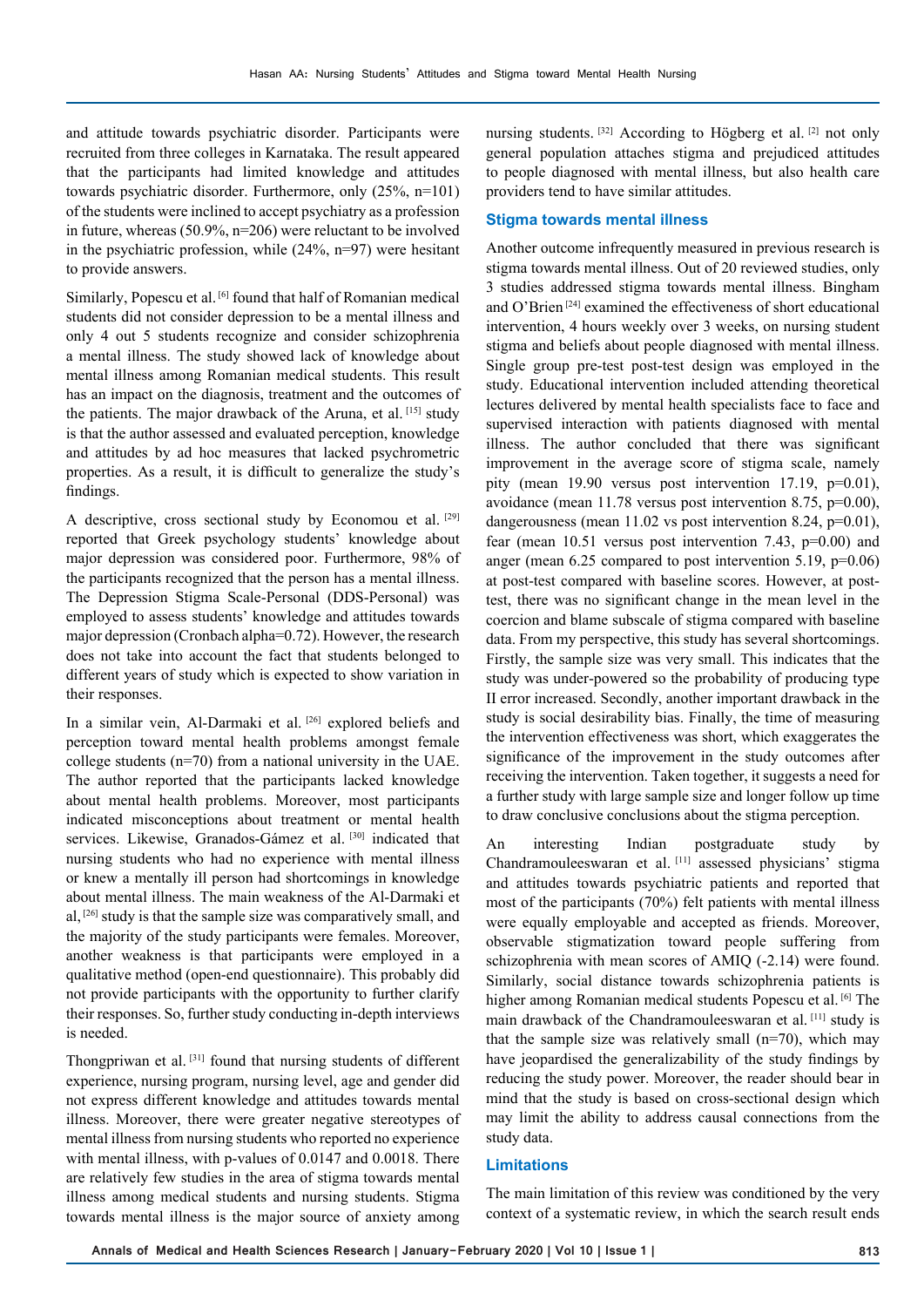up limiting and excluding papers that could provide relevant information and characteristics, but since they do not meet all the inclusion criteria, their contents are not analyzed in depth. The results obtained show that the wide heterogeneity in the instruments contrasted generated different variables that are not homogeneous among them, leaving the results open to different interpretations. Thus, it was not possible to perform meta-analysis of the systematic review itself. Only leading bibliographic search engines in the field of health were used, although others, which might have yielded some new research, were omitted for reasons of the exclusion criteria. To ensure high impact publication levels, the papers included in the present review were in English.

# **Conclusion**

According to the data collected, clinical placements, especially in field of mental health, are essential for promoting positive changes in student nurses' attitudes and stigma attitudes toward mental health. These results suggest that, from an academic point of view, there is a need for rigorous control-centered studies could enable the analysis of negative attitudes toward people suffering from a mental health problem. Such studies should use the same assessment instruments and similar population samples, evaluating curricula that follow lines of comparable content, both in the theory and in the learning timeframe, as well as in the characteristics of the clinical placement, including the location and time spent there. This would facilitate the generation of contrastable and valid results that could determine whether change is long lasting. Furthermore, it would also be interesting to consider a reorientation in curricula in which, beyond the specific subject of mental health, a global and holistic value could be afforded to this type of illness. Finally, given that all students taking health-related studies start with the same university education grounding, such as medicine, psychology, physiotherapy, among others, the indicators analyzed in this systematic review could be applied to studies in other health fields.

## **Implications for Nursing Practice**

The scant research into mental health, both in the field of health care and in the academic sphere, would be relevant to introduce the knowledge intended for mentalchealth care delivery during university nursing education in an integrated and transversal manner, and thus orientate measures of prevention, care, and follow-up.

# **Competing Interests**

The authors declare that they have no competing interests.

#### **References**

- 1. Poreddi V, Thimmaiah R, Math SB. Attitudes toward people with mental illness among medical students. Journal of Neurosciences in Rural Practice.2015;6:349.
- 2. Högberg T, Magnusson A, Lützén K, Ewalds-Kvist B. Swedish attitudes towards persons with mental illness. Nordic Journal of Psychiatry. 2012;66:86-96.
- 3. WHO. Investing in mental health magnitude and burden of mental disorders 2003.
- 4. Amini H, Majdzadeh R, Eftekhar-Ardebili H, Shabani A, Davari-Ashtiani R. How mental illness is perceived by Iranian medical students: A preliminary study. Clinical practice and epidemiology in mental health: CP & EMH. 2013;9:62.
- 5. Patra S, Patro BK. What they think of us: A study of teaching medical specialists' attitude towards psychiatry in India. Indian Journal of Psychiatry. 2017;59:100.
- 6. Popescu CA, Buzoianu AD, Suciu SM, Armean SM. Attitudes toward mentally ill patients: A comparison between Romanian and International Medical Students. Clujul Medical. 2017;90:401.
- 7. Sreeraj VS, Parija S, Uvais N, Mohanty S, Kumar S. Indian nursing students' attitudes toward mental illness and persons with mental illness. Industrial Psychiatry Journal 2017;26:223.
- 8. Liu W. Recognition of, and beliefs about, causes of mental disorders: A cross-sectional study of US and Chinese undergraduate nursing students. Nursing & health sciences 2019;21:28-36.
- 9. Corrigan PW, Morris SB, Michaels PJ, Rafacz JD, Rüsch N. Challenging the public stigma of mental illness: a meta-analysis of outcome studies. Psychiatric services. 2015;63:963-973.
- 10. Tambag H. Effects of a Psychiatric Nursing Course on Beliefs and Attitudes about Mental Illness. International Journal of Caring Sciences. 2018;11:420-426.
- 11. Chandramouleeswaran S, Rajaleelan W, Edwin NC, Koshy I. Stigma and attitudes toward patients with psychiatric illness among postgraduate Indian physicians. Indian Journal of Psychological Medicine. 2017;39:746.
- 12. Cullen BA, Mojtabai R, Bordbar E, Everett A, Nugent KL, Eaton WW. Social network, recovery attitudes and internal stigma among those with serious mental illness. International Journal of Social Psychiatry. 2017;63:448-458.
- 13. Smith JD, Mittal D, Chekuri L, Han X, Sullivan G. A comparison of provider attitudes toward serious mental illness across different health care disciplines. Stigma and Health, 2017;2:327.
- 14. Corrigan P. How stigma interferes with mental health care. American psychologist 2014;59:614.
- 15. Aruna G, Mittal S, Yadiyal MB, Acharya C, Acharya S, Uppulari C. Perception, knowledge, and attitude toward mental disorders and psychiatry among medical undergraduates in Karnataka: A cross-sectional study. Indian journal of psychiatry, 2016;58:70.
- 16. Prasad KN, Kumar PS, Narayanankutty O, Abraham A, Raj Z, Madanagopal V, et al. "Why not psychiatry??" Interns of a medical college in Northern Kerala responds. Indian Journal of Psychiatry. 2016;58:204.
- 17. Hailesilassie H, Kerebih H, Negash A, Girma E, Siebeck M, Tesfaye M. Attitude of medical students towards psychiatry: The case of Jimma University, Southwest Ethiopia. Ethiopian Journal of Health Sciences. 2017;27:207-214.
- 18. CRD. systematic review: CRD`s guidance for undertaking reviews in health care. Centre for Reviews and Dissemination (CRD), 2009.
- 19. Hemanthkumar BG, Keertish N, Sathyanarayana M. Is there any difference between attitude of interns toward psychiatric illness and other chronic medical conditions? A comparative study. Indian Journal of Psychiatry. 2018;60:195.
- 20. Devaramane V, Pai NB, Vella SL. The effect of a brief family intervention on primary carer's functioning and their schizophrenic relatives levels of psychopathology in India. Asian Journal of Psychiatry. 2011;4:183-187.
- 21. Ran MS, Xiang MZ, Chan CLW, Leff J, Simpson P, Huang MS, et al. Effectiveness of psychoeducational intervention for rural Chinese families experiencing schizophrenia - A randomised controlled trial. Social Psychiatry and Psychiatric Epidemiology. 2003;38:69-75.
- 22. Glynn SM, Randolph ET, Garrick T, Lui A. A proof of concept trial of an online psychoeducational program for relatives of both veterans and